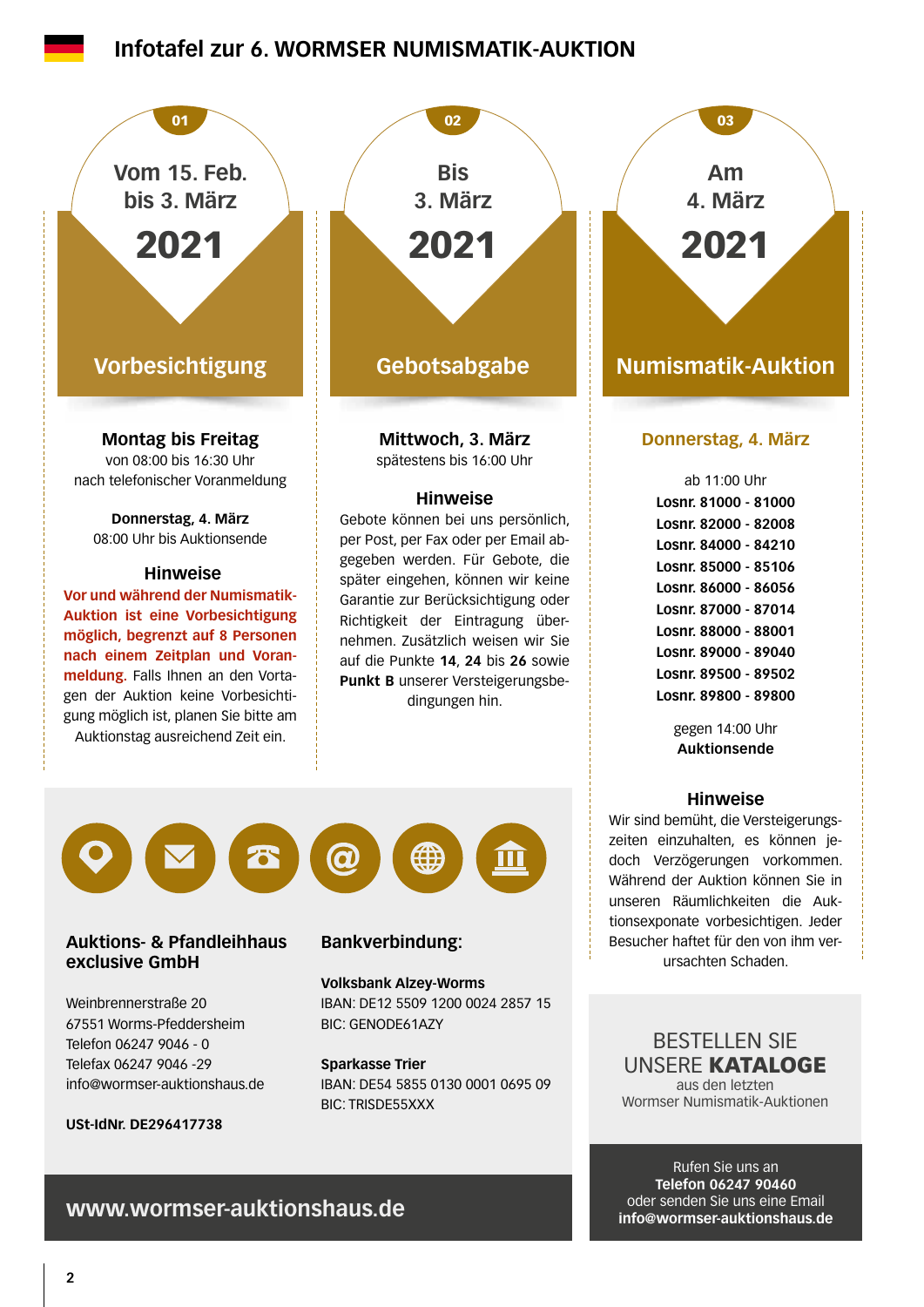## **Infotafel zur 6. WORMSER NUMISMATIK-AUKTION**



ten i. H. v. 30,00 Euro je Monat fällig!



#### **zur 7. WORMSER NUMISMATIK-AUKTION**

**Montag bis Freitag** 

von 08:00 Uhr bis 16:30 Uhr

**Einlieferungsschluss**  16. April 2021

### **Hinweise**

Einlieferungen von Auktionsexponaten sind jederzeit erwünscht. Bei größeren Objekten ist eine Übernahme bei Ihnen zu Hause möglich. Abholungen sind in Deutschland und im nahen europäischen Ausland möglich.

**Nächste Auktion Am 2. Juni** 2021

06

### **Mittwoch, 2. Juni**

Ab sofort beginnen unsere sachkundigen Mitarbeiter mit den Vorbereitungen für die nächste Wormser Numismatik-Auktion, sodass die eingelieferten Sammlerstücke optimal und einem großen Bieterpublikum zum besten Preis präsentiert werden können. Durch unser Auktionshaus erhalten Einlieferer und Bieter die perfekte Plattform.Wir freuen uns schon heute über Ihre Einlieferungen und Gebote.

Ihr Wormser Auktionsteam



QR-CODE

**Infotafel zur 6. WORMSER NUMISMATIK-AUKTION**

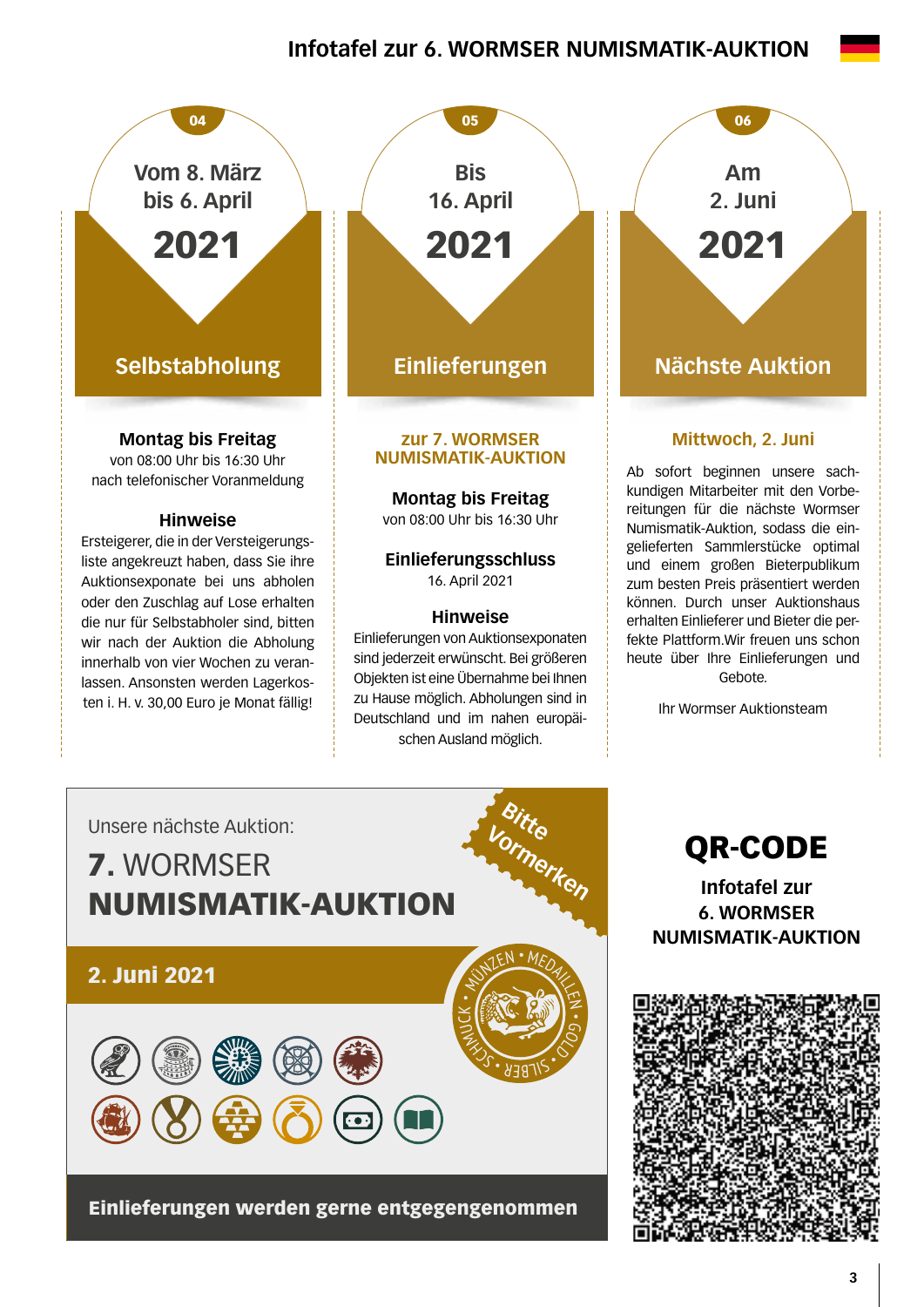

Give us a call **Telephone 06247 90460** or send us an email **info@wormser-auktionshaus.de**

### **www.wormser-auktionshaus.de**